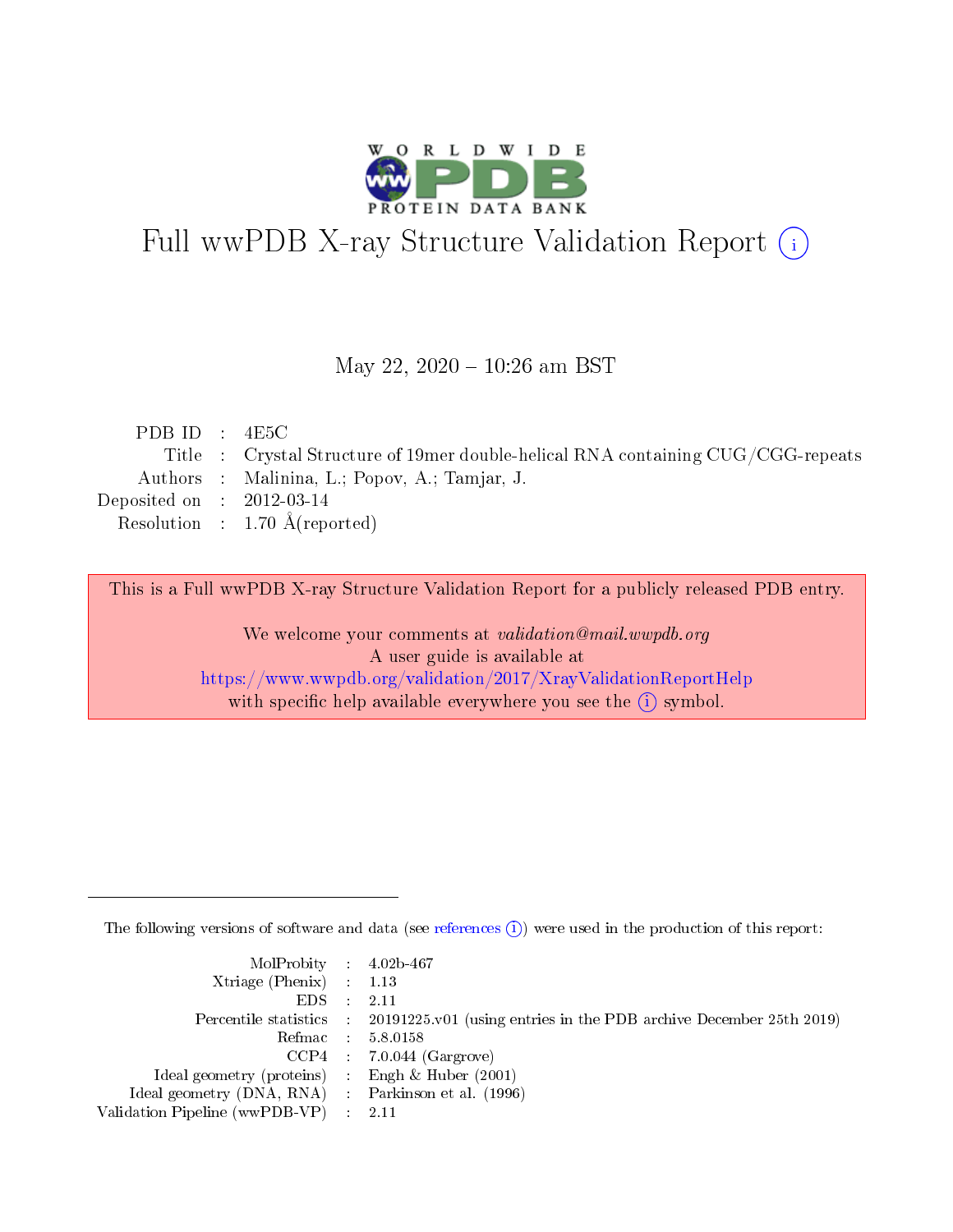# 1 [O](https://www.wwpdb.org/validation/2017/XrayValidationReportHelp#overall_quality)verall quality at a glance  $(i)$

The following experimental techniques were used to determine the structure: X-RAY DIFFRACTION

The reported resolution of this entry is 1.70 Å.

Percentile scores (ranging between 0-100) for global validation metrics of the entry are shown in the following graphic. The table shows the number of entries on which the scores are based.



Percentile relative to X-ray structures of similar resolution

| Metric        | Whole archive        | Similar resolution                                                  |  |  |  |  |
|---------------|----------------------|---------------------------------------------------------------------|--|--|--|--|
|               | $(\#\text{Entries})$ | $(\# \text{Entries}, \text{ resolution } \text{range}(\text{\AA}))$ |  |  |  |  |
| $R_{free}$    | 130704               | $4298(1.70-1.70)$                                                   |  |  |  |  |
| Clashscore    | 141614               | $4695(1.70-1.70)$                                                   |  |  |  |  |
| RSRZ outliers | 127900               | $4222(1.70-1.70)$                                                   |  |  |  |  |
| RNA backbone  | 3102                 | $1007(2.38-1.02)$                                                   |  |  |  |  |

The table below summarises the geometric issues observed across the polymeric chains and their fit to the electron density. The red, orange, yellow and green segments on the lower bar indicate the fraction of residues that contain outliers for  $\geq=3$ , 2, 1 and 0 types of geometric quality criteria respectively. A grey segment represents the fraction of residues that are not modelled. The numeric value for each fraction is indicated below the corresponding segment, with a dot representing fractions  $\epsilon = 5\%$  The upper red bar (where present) indicates the fraction of residues that have poor fit to the electron density. The numeric value is given above the bar.

|  | $\text{Mol} \mid \text{Chain} \mid \text{Length}$ | Quality of chain |     |     |  |  |  |
|--|---------------------------------------------------|------------------|-----|-----|--|--|--|
|  | 19                                                | 68%              | 21% | 11% |  |  |  |
|  | $1\overset{c}{.}$                                 | 84%              |     | 16% |  |  |  |

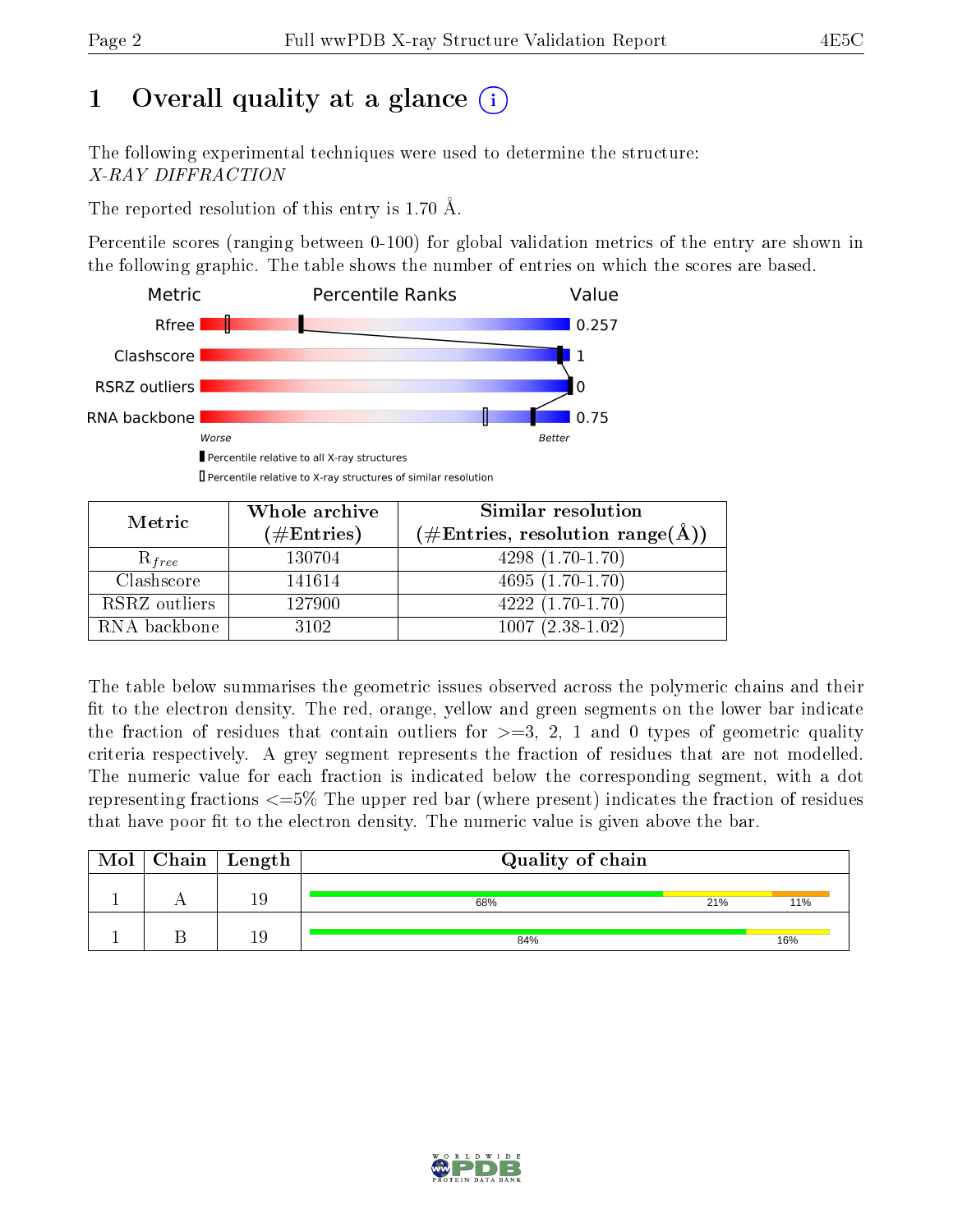# 2 Entry composition  $(i)$

There are 2 unique types of molecules in this entry. The entry contains 986 atoms, of which 0 are hydrogens and 0 are deuteriums.

In the tables below, the ZeroOcc column contains the number of atoms modelled with zero occupancy, the AltConf column contains the number of residues with at least one atom in alternate conformation and the Trace column contains the number of residues modelled with at most 2 atoms.

• Molecule 1 is a RNA chain called 5'-R(P\*GP\*GP\*CP\*GP\*GP\*GP\*GP\*GP\*GP\*GP\*GP\*  $CP*UP*GP*CP*CP*CP*CP*CP*CP*$ 

| Mol | Chain | Residues | Atoms       |            |  |            |  | $\rm{ZeroOcc}$   AltConf   Trace |  |
|-----|-------|----------|-------------|------------|--|------------|--|----------------------------------|--|
|     |       | 19       | Total C N O |            |  |            |  |                                  |  |
|     |       |          | 411         | 181 75 136 |  |            |  |                                  |  |
|     |       | 19       | Total C N O |            |  |            |  |                                  |  |
|     |       |          |             |            |  | 181 75 136 |  |                                  |  |

• Molecule 2 is water.

|  | Mol   Chain   Residues | Atoms               | $ZeroOcc \   \ AltConf \  $ |
|--|------------------------|---------------------|-----------------------------|
|  |                        | Total O<br>86<br>86 |                             |
|  | 78                     | Total<br>78<br>78   |                             |

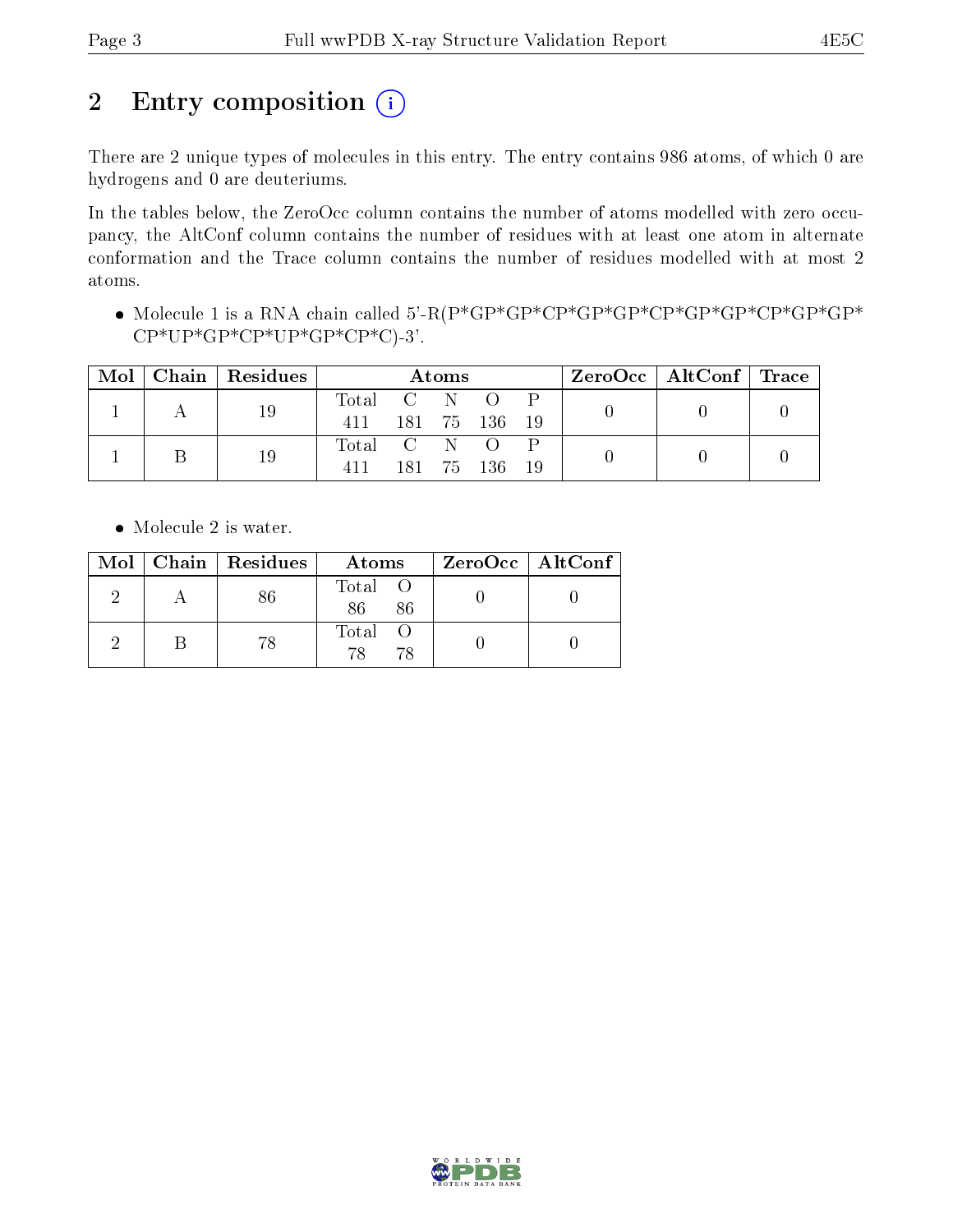## 3 Residue-property plots  $(i)$

These plots are drawn for all protein, RNA and DNA chains in the entry. The first graphic for a chain summarises the proportions of the various outlier classes displayed in the second graphic. The second graphic shows the sequence view annotated by issues in geometry and electron density. Residues are color-coded according to the number of geometric quality criteria for which they contain at least one outlier: green  $= 0$ , yellow  $= 1$ , orange  $= 2$  and red  $= 3$  or more. A red dot above a residue indicates a poor fit to the electron density (RSRZ  $> 2$ ). Stretches of 2 or more consecutive residues without any outlier are shown as a green connector. Residues present in the sample, but not in the model, are shown in grey.

• Molecule 1: 5'-R(P\*GP\*GP\*CP\*GP\*GP\*CP\*GP\*GP\*CP\*GP\*GP\*CP\*UP\*GP\*CP\*UP\*GP  $^*CP^*C$ -3'



 $*CP*C$ -3'

| Chain B:       | 84% | 16% |
|----------------|-----|-----|
| $\overline{5}$ |     |     |

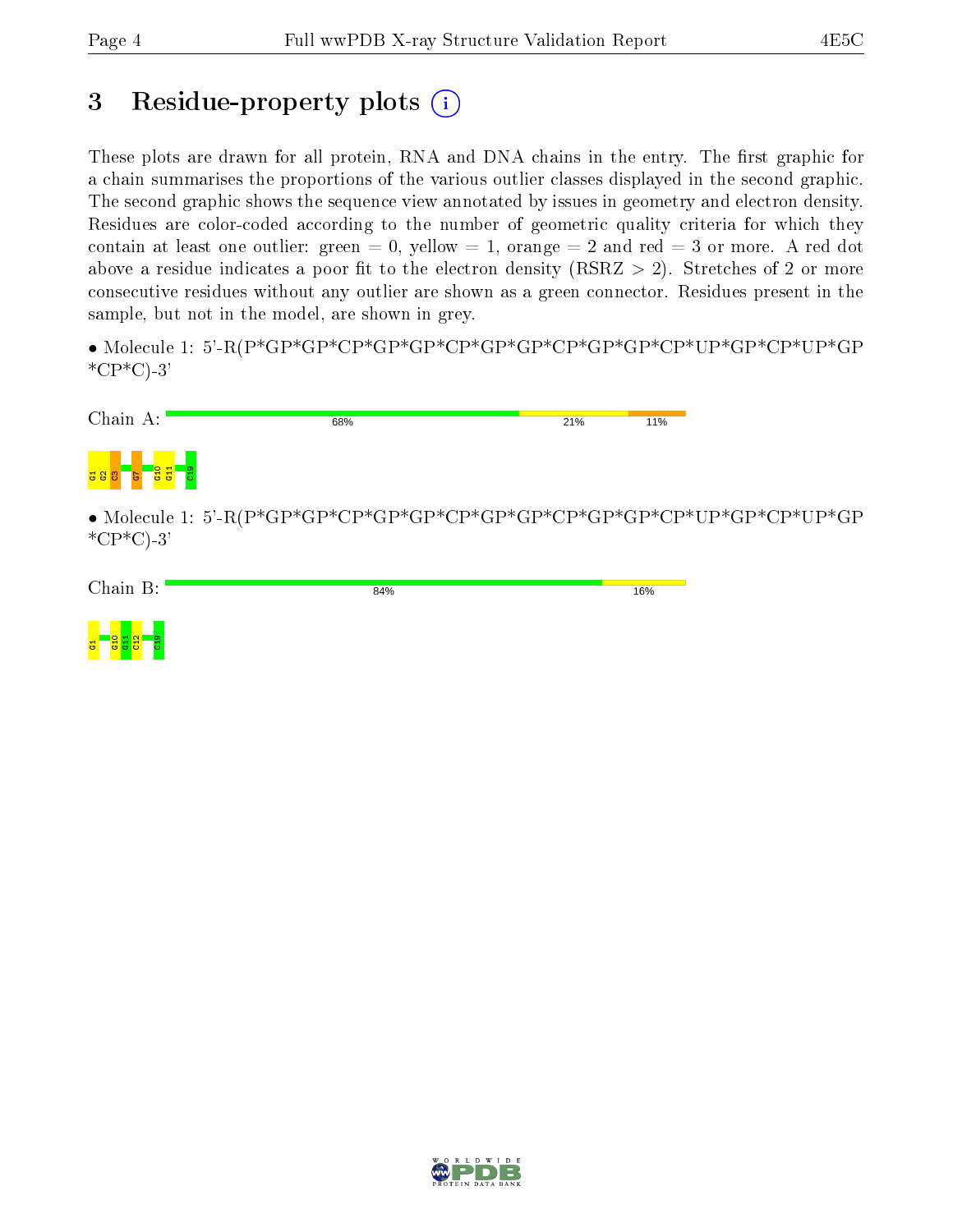# 4 Data and refinement statistics  $(i)$

| Property                                                             | <b>Value</b>                                                | Source     |
|----------------------------------------------------------------------|-------------------------------------------------------------|------------|
| Space group                                                          | P321                                                        | Depositor  |
| Cell constants                                                       | $45.15\text{\AA}$<br>$45.15{\rm \AA}$<br>$104.04\text{\AA}$ |            |
| a, b, c, $\alpha$ , $\beta$ , $\gamma$                               | $90.00^\circ$<br>$90.00^\circ$<br>$120.00^{\circ}$          | Depositor  |
| Resolution $(A)$                                                     | $-1.70$<br>15.00                                            | Depositor  |
|                                                                      | 19.55<br>$-1.70$                                            | <b>EDS</b> |
| % Data completeness                                                  | $94.8(15.00-1.70)$                                          | Depositor  |
| (in resolution range)                                                | $94.7(19.55-1.70)$                                          | <b>EDS</b> |
| $R_{merge}$                                                          | 0.04                                                        | Depositor  |
| $\mathrm{R}_{sym}$                                                   | (Not available)                                             | Depositor  |
| $\langle I/\sigma(I) \rangle$ <sup>1</sup>                           | $\overline{4.51}$ (at 1.69 Å)                               | Xtriage    |
| Refinement program                                                   | <b>REFMAC</b>                                               | Depositor  |
|                                                                      | $\overline{0.212}$ ,<br>0.244                               | Depositor  |
| $R, R_{free}$                                                        | 0.229<br>0.257<br>$\overline{\phantom{a}}$                  | DCC        |
| $\mathcal{R}_{free}$ test set                                        | 666 reflections $(4.93\%)$                                  | wwPDB-VP   |
| Wilson B-factor $(A^2)$                                              | 19.3                                                        | Xtriage    |
| Anisotropy                                                           | 0.340                                                       | Xtriage    |
| Bulk solvent $k_{sol}(e/\mathring{A}^3)$ , $B_{sol}(\mathring{A}^2)$ | $0.44$ , 74.1                                               | <b>EDS</b> |
| L-test for twinning <sup>2</sup>                                     | $\langle  L  \rangle = 0.52, \langle L^2 \rangle = 0.36$    | Xtriage    |
| Estimated twinning fraction                                          | $0.027$ for $-h,-k,l$                                       | Xtriage    |
| $F_o, F_c$ correlation                                               | 0.94                                                        | <b>EDS</b> |
| Total number of atoms                                                | 986                                                         | wwPDB-VP   |
| Average B, all atoms $(A^2)$                                         | 28.0                                                        | wwPDB-VP   |

Xtriage's analysis on translational NCS is as follows: The largest off-origin peak in the Patterson function is  $10.90\%$  of the height of the origin peak. No significant pseudotranslation is detected.

<sup>&</sup>lt;sup>2</sup>Theoretical values of  $\langle |L| \rangle$ ,  $\langle L^2 \rangle$  for acentric reflections are 0.5, 0.333 respectively for untwinned datasets, and 0.375, 0.2 for perfectly twinned datasets.



<span id="page-4-1"></span><span id="page-4-0"></span><sup>1</sup> Intensities estimated from amplitudes.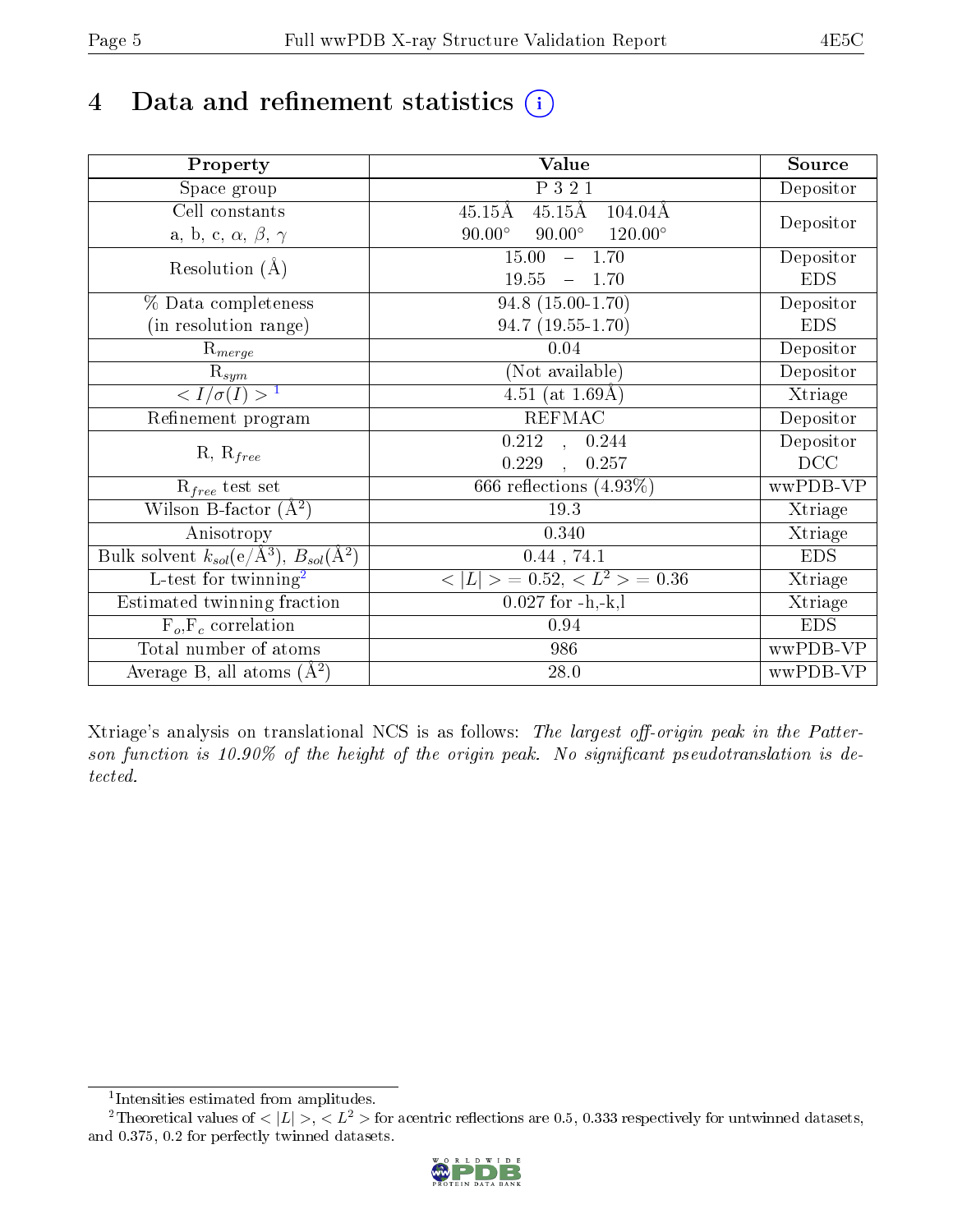# 5 Model quality  $(i)$

### 5.1 Standard geometry (i)

The Z score for a bond length (or angle) is the number of standard deviations the observed value is removed from the expected value. A bond length (or angle) with  $|Z| > 5$  is considered an outlier worth inspection. RMSZ is the root-mean-square of all Z scores of the bond lengths (or angles).

|              |  |      | <b>Bond lengths</b> | Bond angles |                           |  |
|--------------|--|------|---------------------|-------------|---------------------------|--|
| Chain<br>Mol |  | RMSZ | $\# Z  > 5$         | RMSZ        | # $ Z  > 5$               |  |
|              |  | 1.23 | $1/458$ $(0.2\%)$   | 1.75        | $11/712$ $(1.5\%)$        |  |
|              |  | 1.09 | $2/458$ $(0.4\%)$   | 1.58        | $2/712(0.3\%)$            |  |
| ΔH           |  | 1 17 | $3/916$ $(0.3\%)$   | 1.66        | /1424<br>$(0.9\%)$<br>13/ |  |

All (3) bond length outliers are listed below:

| Mol |  | Chain   Res   Type   Atoms |          | Observed(A)    | Ideal(A)        |
|-----|--|----------------------------|----------|----------------|-----------------|
|     |  | OP3-P-                     | $-11.51$ |                | 16 <sub>1</sub> |
|     |  | OP3-P-                     | $-10.83$ | l.48           | 1 61            |
|     |  | $O3'$ -P                   | -5.05    | $^{\circ}$ .55 |                 |

All (13) bond angle outliers are listed below:

| Mol          | Chain | Res            | <b>Type</b> | Atoms                                                 | Z       | Observed $\binom{o}{c}$ | Ideal (°) |
|--------------|-------|----------------|-------------|-------------------------------------------------------|---------|-------------------------|-----------|
| 1            | А     | $\overline{2}$ | G           | $C2-N3-C4$                                            | $-7.60$ | 108.10                  | 111.90    |
| 1            | А     | 7              | G           | $C4$ <sup>-</sup> $C3$ <sup>-</sup> $C2$ <sup>'</sup> | $-7.32$ | 95.28                   | 102.60    |
| $\mathbf{1}$ | B     | 10             | G           | $O4'$ -C1'-N9                                         | 7.07    | 113.85                  | 108.20    |
| 1            | B     | 10             | G           | $N9-C1'-C2'$                                          | $-6.91$ | 104.40                  | 112.00    |
| $\mathbf{1}$ | А     | 3              | C           | $O5'$ -P-OP2                                          | $-6.37$ | 99.97                   | 105.70    |
| $\mathbf{1}$ | А     | 11             | G           | $O5'$ -P-OP2                                          | $-5.96$ | 100.33                  | 105.70    |
| 1            | A     | 7              | G           | $N7$ -C8- $N9$                                        | 5.83    | 116.02                  | 113.10    |
| 1            | А     | 2              | G           | $C5-C6-N1$                                            | $-5.41$ | 108.80                  | 111.50    |
| $\mathbf{1}$ | А     | $\mathfrak{D}$ | G           | $C6-N1-C2$                                            | 5.35    | 128.31                  | 125.10    |
| 1            | А     | 10             | G           | $C5-N7-C8$                                            | $-5.35$ | 101.63                  | 104.30    |
| 1            | А     | 7              | G           | $C1'$ - $O4'$ - $C4'$                                 | $-5.11$ | 105.81                  | 109.90    |
| 1            | А     | 7              | G           | $O4'$ -C4'-C3'                                        | $-5.09$ | 98.91                   | 104.00    |
| 1            | А     | 10             | G           | $C4'$ -C3'-C2'                                        | $-5.08$ | 97.52                   | 102.60    |

There are no chirality outliers.

There are no planarity outliers.

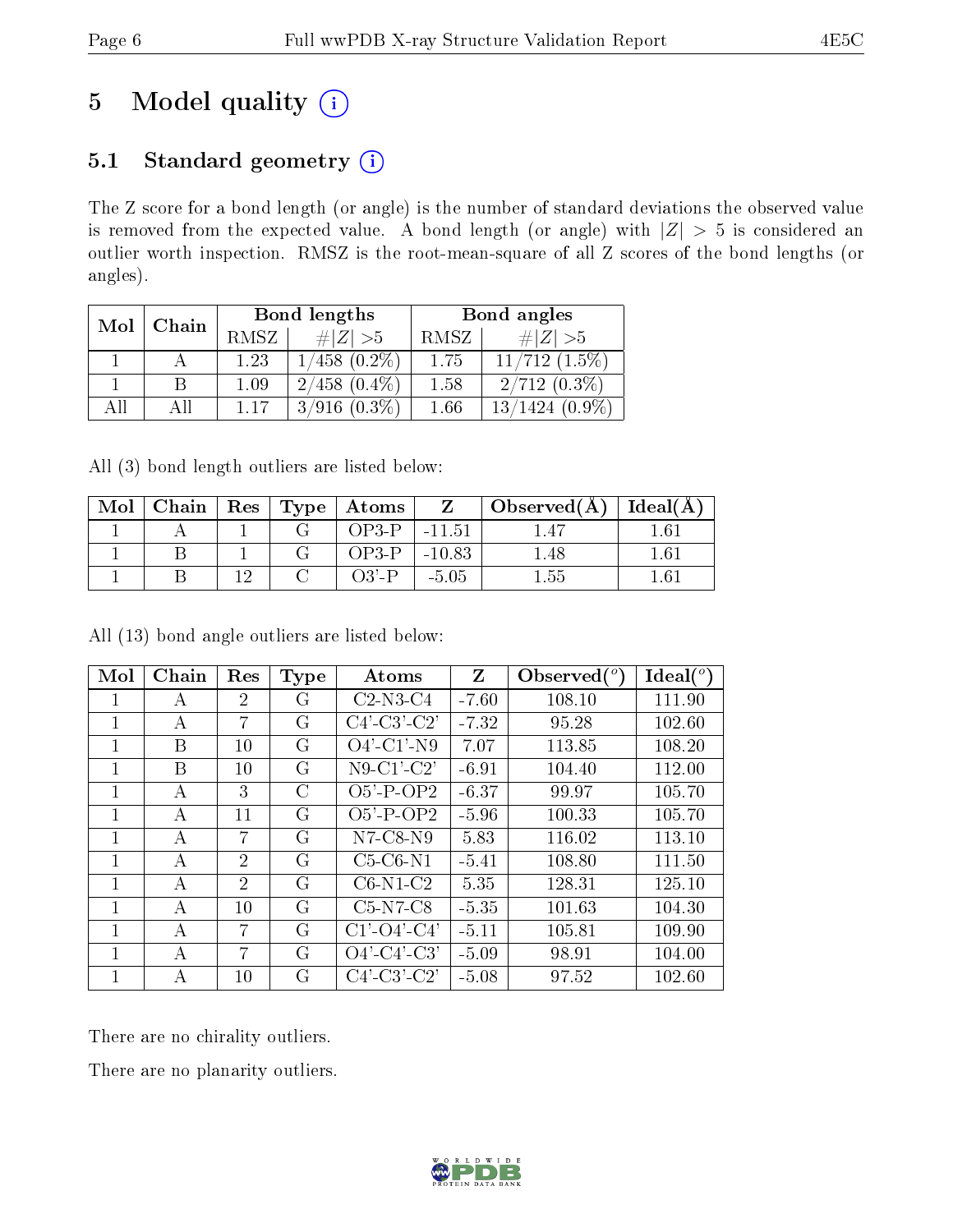#### $5.2$  Too-close contacts  $(i)$

In the following table, the Non-H and H(model) columns list the number of non-hydrogen atoms and hydrogen atoms in the chain respectively. The H(added) column lists the number of hydrogen atoms added and optimized by MolProbity. The Clashes column lists the number of clashes within the asymmetric unit, whereas Symm-Clashes lists symmetry related clashes.

|  |     |     | Mol   Chain   Non-H   H(model)   H(added)   Clashes   Symm-Clashes |
|--|-----|-----|--------------------------------------------------------------------|
|  |     | 208 |                                                                    |
|  |     | 208 |                                                                    |
|  |     |     |                                                                    |
|  |     |     |                                                                    |
|  | റമെ |     |                                                                    |

The all-atom clashscore is defined as the number of clashes found per 1000 atoms (including hydrogen atoms). The all-atom clashscore for this structure is 1.

All (1) close contacts within the same asymmetric unit are listed below, sorted by their clash magnitude.

| Atom-1         | Atom-2       | Interatomic<br>distance $(A)$ | Clash<br>overlap $(A)$ |  |
|----------------|--------------|-------------------------------|------------------------|--|
| 1: A:3: C: OP2 | 12:155:10H:0 | 2 18                          | 0.52                   |  |

All (1) symmetry-related close contacts are listed below. The label for Atom-2 includes the symmetry operator and encoded unit-cell translations to be applied.

| Atom-1                | Atom-2                  | Interatomic<br>distance $(A)$ | Clash<br>overlap $(A)$ |  |
|-----------------------|-------------------------|-------------------------------|------------------------|--|
| $2:A:146:HOH \cdot O$ | 2:A:146:HOH:O[3<br>4651 | $2.05\,$                      |                        |  |

#### 5.3 Torsion angles (i)

#### 5.3.1 Protein backbone  $(i)$

There are no protein molecules in this entry.

#### 5.3.2 Protein sidechains (i)

There are no protein molecules in this entry.

#### 5.3.3 RNA  $(i)$

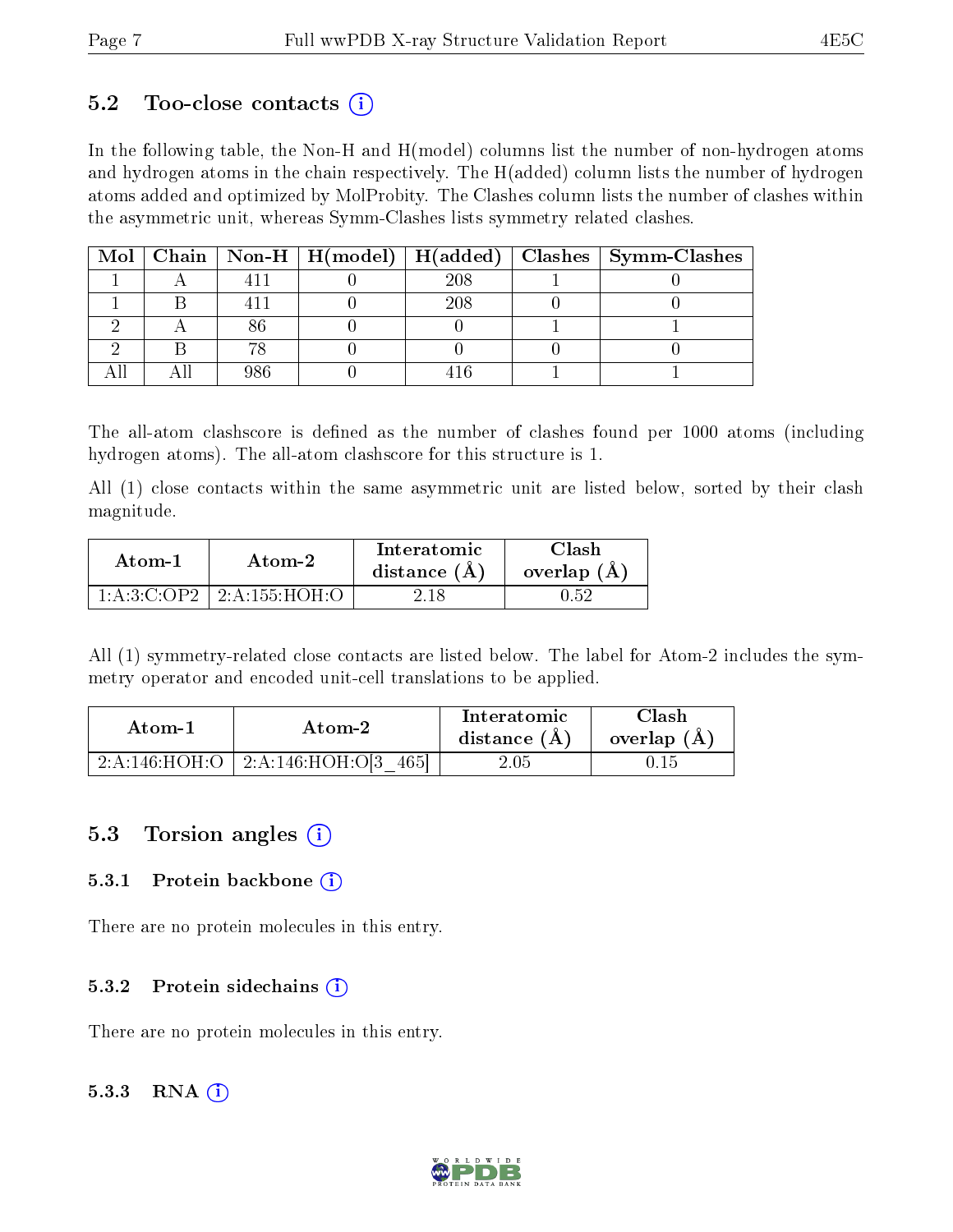| Mol | $\mid$ Chain | Analysed       | Backbone Outliers   Pucker Outliers |       |
|-----|--------------|----------------|-------------------------------------|-------|
|     |              | $18/19(94\%)$  |                                     | $5\%$ |
|     |              | $18/19(94\%)$  |                                     |       |
|     |              | $36/38$ (94\%) |                                     | $2\%$ |

There are no RNA backbone outliers to report.

All (1) RNA pucker outliers are listed below:

| Mol | $\mid$ Chain $\mid$ Res | Type |  |
|-----|-------------------------|------|--|
|     |                         |      |  |

#### 5.4 Non-standard residues in protein, DNA, RNA chains (i)

There are no non-standard protein/DNA/RNA residues in this entry.

#### 5.5 Carbohydrates  $(i)$

There are no carbohydrates in this entry.

#### 5.6 Ligand geometry  $(i)$

There are no ligands in this entry.

#### 5.7 [O](https://www.wwpdb.org/validation/2017/XrayValidationReportHelp#nonstandard_residues_and_ligands)ther polymers  $(i)$

There are no such residues in this entry.

#### 5.8 Polymer linkage issues  $(i)$

There are no chain breaks in this entry.